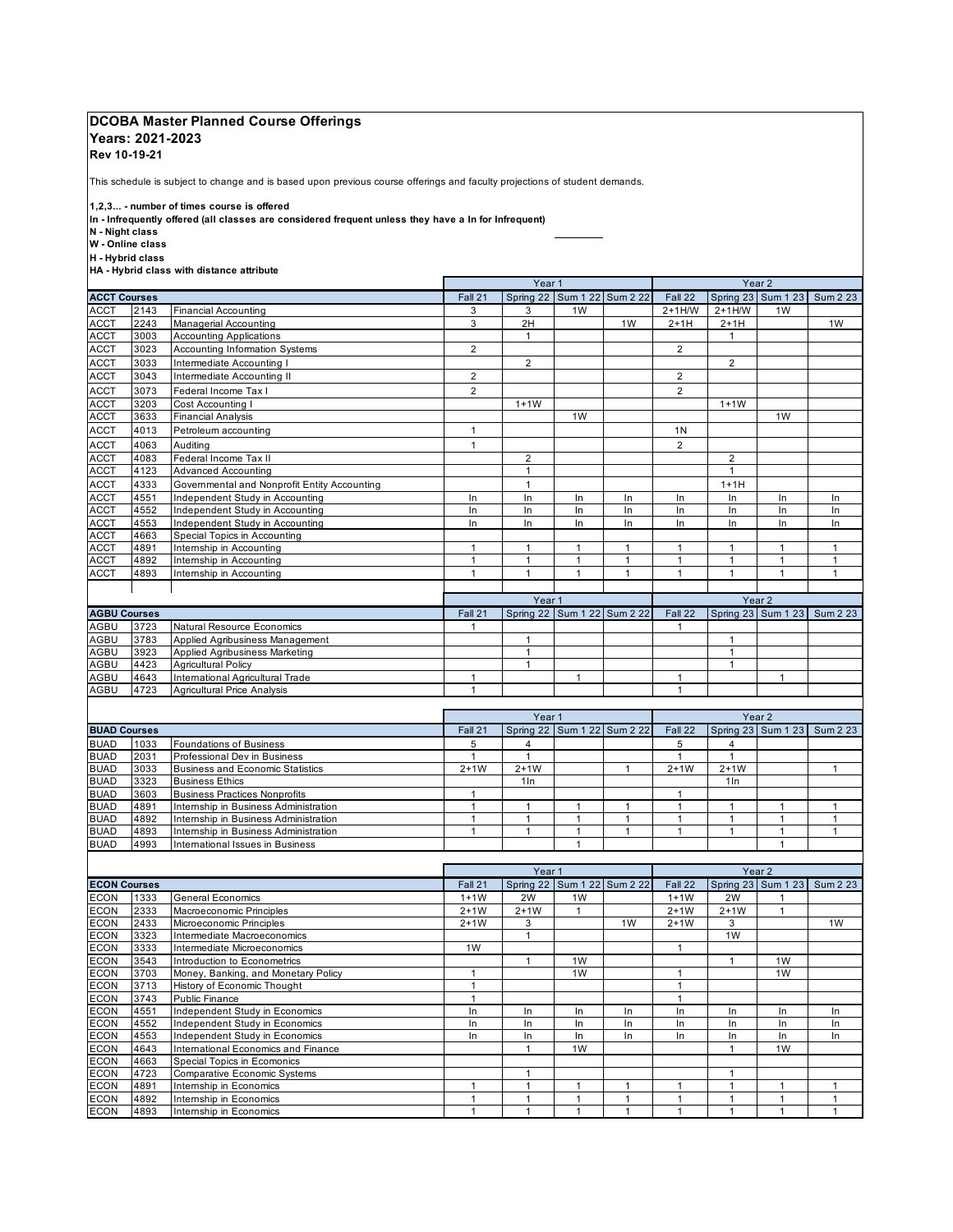|                                    |              |                                                                                         |                                           | Year 1         |                             |              |                      |                | Year <sub>2</sub>  |                 |  |
|------------------------------------|--------------|-----------------------------------------------------------------------------------------|-------------------------------------------|----------------|-----------------------------|--------------|----------------------|----------------|--------------------|-----------------|--|
| <b>FINC Courses</b><br><b>FINC</b> | 3353         | <b>Financial Markets and Institutions</b>                                               | Fall 21<br>$\mathbf 1$                    |                | Spring 22 Sum 1 22 Sum 2 22 |              | Fall 22<br>1         |                | Spring 23 Sum 1 23 | Sum 2 23        |  |
| <b>FINC</b>                        | 3413         | Principles of Real Estate                                                               |                                           | 1              |                             | 1W           |                      | 1HA            |                    | 1W              |  |
| <b>FINC</b>                        | 3633         | <b>Financial Analysis</b>                                                               |                                           |                | 1W                          |              |                      |                | 1W                 |                 |  |
| <b>FINC</b>                        | 3733         | <b>Business Finance</b>                                                                 | $2+1W$                                    | $2+1W$         | 1W                          | 1W           | $2+1W$               | $2+1W$         | 1W                 | 1W              |  |
| <b>FINC</b>                        | 3753         | Risk Management and Insurance                                                           |                                           |                | 1W                          |              |                      |                | 1W                 |                 |  |
| <b>FINC</b>                        | 4551         | Independent Study in Finance                                                            | In                                        | In             | In                          | In           | In                   | In             | In                 | In              |  |
| <b>FINC</b>                        | 4552         | Independent Study in Finance                                                            | In                                        | In             | In                          | In           | In                   | In             | In                 | In              |  |
| <b>FINC</b>                        | 4553         | Independent Study in Finance                                                            | In                                        | In             | In                          | In           | In                   | In             | In                 | In.             |  |
| <b>FINC</b>                        | 4653         | <b>Financial Management</b>                                                             | 1HA                                       | $\mathbf{1}$   |                             |              | 1HA                  | $\mathbf{1}$   |                    |                 |  |
| <b>FINC</b>                        | 4663         | Special Topics in Finance                                                               | $1 \ln$                                   | 1              |                             |              | 1 <sub>ln</sub>      | $\mathbf{1}$   |                    |                 |  |
| <b>FINC</b><br><b>FINC</b>         | 4733<br>4753 | Investments<br>Advanced Issues in Corporate Finance                                     |                                           | 1HA            |                             | 1W           |                      | 1HA            |                    | 1W              |  |
| <b>FINC</b>                        | 4833         | Security Analysis and Portfolio Management                                              | $\mathbf{1}$                              |                |                             |              | 1                    |                |                    |                 |  |
| <b>FINC</b>                        | 4891         | Intemship in Finance                                                                    | $\mathbf{1}$                              | 1              | 1                           | 1            | $\mathbf{1}$         | $\mathbf{1}$   | 1                  | $\mathbf{1}$    |  |
| <b>FINC</b>                        | 4892         | Intemship in Finance                                                                    | $\mathbf{1}$                              | $\mathbf{1}$   | $\mathbf{1}$                | $\mathbf{1}$ | $\mathbf{1}$         | $\mathbf{1}$   | $\mathbf{1}$       | $\mathbf{1}$    |  |
| <b>FINC</b>                        | 4893         | Intemship in Finance                                                                    | $\mathbf{1}$                              | 1              | 1                           | 1            | 1                    | $\mathbf{1}$   | $\mathbf{1}$       | $\mathbf{1}$    |  |
| <b>FINC</b>                        | 4933         | Student Managed Investment Fund I                                                       | $\mathbf{1}$                              | 1              |                             |              | $\mathbf{1}$         | $\mathbf{1}$   |                    |                 |  |
| <b>FINC</b>                        | 4943         | Student Managed Investment Fund II                                                      | $\mathbf{1}$                              | 1              |                             |              | 1                    | $\mathbf{1}$   |                    |                 |  |
|                                    |              |                                                                                         |                                           |                |                             |              |                      |                |                    |                 |  |
|                                    |              |                                                                                         |                                           | Year 1         |                             |              | Year <sub>2</sub>    |                |                    |                 |  |
| <b>LSBA Courses</b>                |              |                                                                                         | Fall 21                                   |                | Spring 22 Sum 1 22 Sum 2 22 |              | Fall 22              |                | Spring 23 Sum 1 23 | Sum 2 23        |  |
| LSBA                               | 3233         | Legal and Ethical Environment of Business                                               | 2                                         | $1+1H$         |                             |              | 2                    | $1+1H$         |                    |                 |  |
| _SBA                               | 3243         | Commercial Law                                                                          | 1H                                        | 1H             |                             |              | 1H                   | 1H             |                    |                 |  |
| LSBA                               | 4551         | Independent Study in Legal Studies                                                      | ln                                        | In             | In                          | In           | In                   | In             | In                 | In              |  |
| _SBA                               | 4552         | Independent Study in Legal Studies                                                      | In                                        | In             | In                          | In           | In                   | In             | In                 | In              |  |
| .SBA<br>.SBA                       | 4553<br>4663 | Independent Study in Legal Studies<br>Special Topics in Legal Studies in Business Admin | In                                        | In             | In                          | In           | In                   | In             | In                 | In              |  |
| .SBA                               | 4891         | Intemship in Legal Studies                                                              | $\mathbf{1}$                              | $\mathbf{1}$   | $\mathbf{1}$                | $\mathbf{1}$ | $\mathbf{1}$         | $\mathbf{1}$   | $\mathbf{1}$       | $\mathbf{1}$    |  |
| LSBA                               | 4892         | Intemship in Legal Studies                                                              | $\mathbf{1}$                              | 1              | 1                           | 1            | 1                    | $\mathbf{1}$   | $\mathbf{1}$       | 1               |  |
| LSBA                               | 4893         | Intemship in Legal Studies                                                              | $\mathbf{1}$                              | $\mathbf{1}$   | $\mathbf{1}$                | $\mathbf{1}$ | $\mathbf{1}$         | $\mathbf{1}$   | $\mathbf{1}$       | $\mathbf{1}$    |  |
|                                    |              |                                                                                         |                                           |                |                             |              |                      |                |                    |                 |  |
|                                    |              |                                                                                         |                                           | Year 1         |                             |              |                      |                | Year <sub>2</sub>  |                 |  |
| <b>MGMT Courses</b>                |              |                                                                                         | Fall 21                                   |                | Spring 22 Sum 1 22 Sum 2 22 |              | Fall 22              |                | Spring 23 Sum 1 23 | <b>Sum 2 23</b> |  |
| <b>MGMT</b>                        | 3013         | Organizational Behavior                                                                 | $2+1W$                                    | 3              |                             | 1            | $2+1W$               | 3              |                    | 1               |  |
| <b>MGMT</b>                        | 3353         | International Management                                                                | $\mathbf{1}$                              | 1W             | 1W                          |              | $\mathbf{1}$         | 1W             | 1W                 |                 |  |
| <b>MGMT</b>                        | 3453         | <b>Operations Management</b>                                                            | 3                                         | $\overline{2}$ | $\mathbf{1}$                |              | $2 + 1W$             | $\overline{2}$ | $\mathbf{1}$       |                 |  |
| <b>MGMT</b>                        | 3613         | Nonprofit Organization and Society                                                      | 1W                                        | 1W             |                             |              | 1W                   | 1W             |                    |                 |  |
| <b>MGMT</b>                        | 3623         | Strategic and Human Management of Nonprofit Org                                         | 1W                                        | 1W             |                             |              | 1W                   | 1W             |                    |                 |  |
| <b>MGMT</b>                        | 3783         | Entrepreneurship and Management of Small Enterprises                                    | $\mathbf{1}$                              | $\mathbf{1}$   |                             |              | 1H                   | $\mathbf{1}$   |                    |                 |  |
| <b>MGMT</b>                        | 3913         | #Think: Contemporary Issues in Business                                                 |                                           | $\mathbf{1}$   |                             |              |                      | $\mathbf{1}$   |                    |                 |  |
| <b>MGMT</b>                        | 4033         | <b>Quantitative Methods</b>                                                             |                                           | $\mathbf{1}$   | $\mathbf{1}$                |              |                      | $\mathbf{1}$   | $\mathbf{1}$       |                 |  |
| <b>MGMT</b>                        | 4113         | Leadership                                                                              | $\overline{2}$                            |                | 1 <sub>W</sub>              |              | $\overline{2}$       |                | 1W                 |                 |  |
| <b>MGMT</b><br><b>MGMT</b>         | 4213<br>4413 | Human Resource Management<br>Human Resource Perspectives                                | 1W                                        | 1              |                             |              | 1W                   | 1              |                    |                 |  |
| <b>MGMT</b>                        | 4513         | <b>Employee Relations</b>                                                               |                                           | $\mathbf{1}$   |                             |              |                      | $\mathbf{1}$   |                    |                 |  |
| <b>MGMT</b>                        | 4551         | Independent Study in Management                                                         | In                                        | In             | In                          | In           | In                   | In             | In                 | In              |  |
| <b>MGMT</b>                        | 4552         | Independent Study in Management                                                         | In                                        | In             | In                          | In           | In                   | In             | In                 | In              |  |
| <b>MGMT</b>                        | 4553         | Independent Study in Management                                                         | In                                        | In             | In                          | In           | In                   | In             | In                 | In              |  |
| <b>MGMT</b>                        | 4613         | <b>Supervisory Skills</b>                                                               | $\mathbf{1}$                              |                |                             | 1W           | 1                    |                |                    | 1W              |  |
| <b>MGMT</b>                        | 4633         | Nonprofit Fundraising and Grant Development                                             | $\mathbf{1}$                              |                |                             |              | $\mathbf{1}$         |                |                    |                 |  |
| <b>MGMT</b>                        | 4643         | Social Innovation Practicum                                                             |                                           | $\mathbf{1}$   |                             |              |                      | $\mathbf{1}$   |                    |                 |  |
| <b>MGMT</b>                        | 4663         | Special Topics in Management                                                            |                                           |                |                             |              |                      |                |                    |                 |  |
| <b>MGMT</b>                        | 4783         | <b>Entrepreneurial Planning</b>                                                         |                                           | 1 <sub>N</sub> |                             |              |                      | 1 <sub>N</sub> |                    |                 |  |
| <b>MGMT</b><br><b>MGMT</b>         | 4793<br>4853 | <b>Entrepreneurial Consulting</b><br>Strategic Management                               | 1 <sub>N</sub><br>$\overline{\mathbf{c}}$ | 3              |                             | 1            | 1N<br>$\overline{2}$ | 2+1H           |                    | 1               |  |
| <b>MGMT</b>                        | 4891         | Internship in Management                                                                | $\mathbf{1}$                              | $\mathbf{1}$   | $\mathbf{1}$                | $\mathbf{1}$ | $\mathbf{1}$         | $\mathbf{1}$   | $\mathbf{1}$       | $\mathbf{1}$    |  |
| <b>MGMT</b>                        | 4892         | Internship in Management                                                                | $\mathbf{1}$                              | $\mathbf{1}$   | $\mathbf{1}$                | 1            | $\mathbf{1}$         | $\mathbf{1}$   | $\mathbf{1}$       | $\mathbf{1}$    |  |
| <b>MGMT</b>                        | 4893         | Intemship in Management                                                                 | $\mathbf{1}$                              | $\mathbf{1}$   | $\mathbf{1}$                | $\mathbf{1}$ | $\mathbf{1}$         | $\mathbf{1}$   | $\mathbf{1}$       | $\mathbf{1}$    |  |
|                                    |              |                                                                                         |                                           |                |                             |              |                      |                |                    |                 |  |
|                                    |              |                                                                                         |                                           | Year 1         |                             |              | Year 2               |                |                    |                 |  |
| <b>MIS Courses</b>                 |              |                                                                                         | Fall 21                                   |                | Spring 22 Sum 1 22 Sum 2 22 |              | Fall 22              |                | Spring 23 Sum 1 23 | Sum 2 23        |  |
| <b>MIS</b>                         | 2003         | Information Technology Concepts for Business                                            | 3                                         | 3              |                             |              | 3                    | $2+1H$         |                    |                 |  |
| MIS                                | 3003         | Management Information Systems                                                          | $1+2W$                                    | $2+1W$         |                             | 1W           | $1+2W$               | $2+1W$         |                    | 1W              |  |
| MIS                                | 3113         | <b>Business Programming Language</b>                                                    | 1H                                        |                |                             |              | 1H                   |                |                    |                 |  |
| <b>MIS</b>                         | 3123         | Database Design and Management                                                          | 1H                                        |                |                             |              | 1H                   |                |                    |                 |  |
| <b>MIS</b>                         | 3163         | Project Management                                                                      |                                           | $\mathbf{1}$   |                             |              |                      | $\mathbf{1}$   |                    |                 |  |
| MIS                                | 3203         | Electronic Commerce                                                                     | 1H                                        |                |                             |              | 1H                   |                |                    |                 |  |
| <b>MIS</b>                         | 3303         | Networking and Telecommunications                                                       |                                           | $\mathbf{1}$   |                             |              |                      | 1W             |                    |                 |  |
| MIS                                | 4113         | Web Application Development                                                             |                                           | 1H             |                             |              |                      | 1H             |                    |                 |  |
| MIS                                | 4153         | <b>Business Analytics</b>                                                               | $\mathbf{1}$                              |                |                             |              | $\mathbf{1}$         |                |                    |                 |  |
| <b>MIS</b>                         | 4163         | Business Systems Analysis and Design                                                    |                                           | 1 <sub>N</sub> |                             |              |                      | 1 <sub>N</sub> |                    |                 |  |
| MIS<br>MIS                         | 4173<br>4551 | <b>Advanced Excel</b><br>Independent Study in Management Info Systems                   | 1W<br>In                                  | In             | In                          | In           | 1W<br>In             | In             | In                 | In              |  |
| <b>MIS</b>                         | 4552         | Independent Study in Management Info Systems                                            | In                                        | In             | In                          | In           | In                   | In             | In                 | In              |  |
| <b>MIS</b>                         | 4553         | Independent Study in Management Info Systems                                            | In                                        | In             | In                          | In           | In                   | In             | In                 | In              |  |
| MIS                                | 4663         | Special Topics in Management Info Systems                                               | 1W                                        |                |                             |              | 1W                   |                |                    |                 |  |
| <b>MIS</b>                         | 4891         | Internship in Management Info Systems                                                   | $\mathbf{1}$                              | $\mathbf{1}$   | $\mathbf{1}$                | 1            | $\mathbf{1}$         | $\mathbf{1}$   | $\mathbf{1}$       | $\mathbf{1}$    |  |
| MIS                                | 4892         | Intemship in Management Info Systems                                                    | $\mathbf{1}$                              | 1              | 1                           | 1            | 1                    | $\mathbf{1}$   | $\mathbf{1}$       | 1               |  |
| <b>MIS</b>                         | 4893         | Internship in Management Info Systems                                                   | $\mathbf{1}$                              | $\mathbf{1}$   | $\mathbf{1}$                | $\mathbf{1}$ | $\mathbf{1}$         | $\mathbf{1}$   | $\mathbf{1}$       | $\mathbf{1}$    |  |